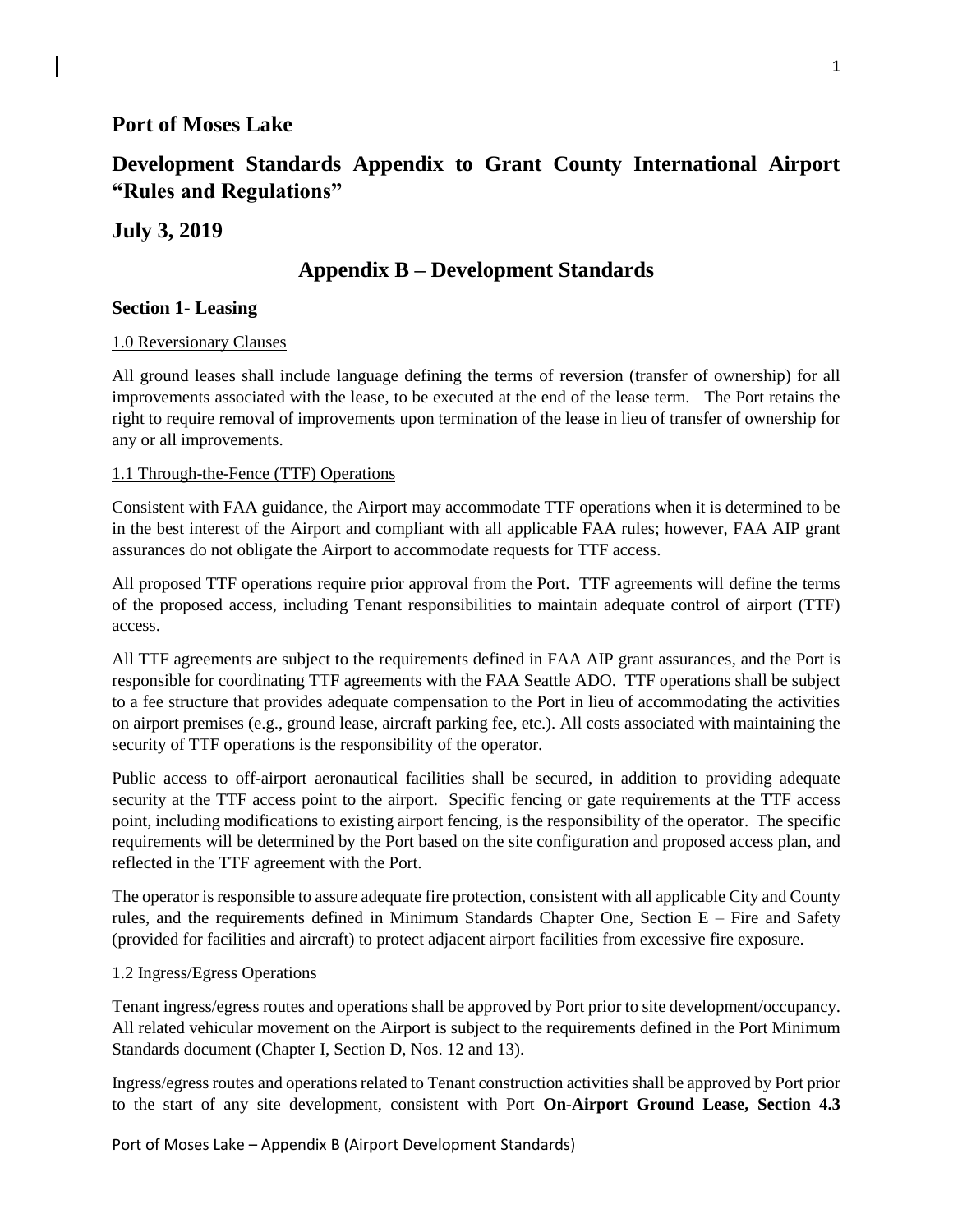**Construction of Tenant Improvements** (Section 4.3.1 Tenant Improvements) "Lessee shall submit plans to, and obtain written approval from, Lessor before commencing any Tenant Improvements." All Tenant construction must comply with the requirements in Minimum Standards document, Chapter IV, Commercial Operations, Leases, Concessions, and Minimum Standards for Commercial Aeronautical Activities, Section J (Adapted for Non-Commercial Tenants).

1.3 Maintenance and Facility Improvements (Pavement Maintenance, Snow Removal, Landscaping)

Tenants are responsible for all maintenance and facility improvements within the boundaries of their lease area. Tenants are responsible for maintaining all landscaping associated with Tenant facilities, as defined in site development plan submitted for Port review and approval.

The standards defined in Minimum Standards Chapter IV, Section N – Aeronautical Service Providers (No.23 Leasehold (Tenant) Responsibilities, No. 24 Notification of Cleanliness Violation) are applicable to all Tenants.

1.4 Solid Waste Recycling, Storage and Disposal of Hazardous Material, Related Permitted/Prohibited Activities (Fire and Safety)

All Tenants are subject to Minimum Standards (Chapter IV, Section I – Refuse, and Chapter I, Section E – Fire and Safety, Nos. 1-11).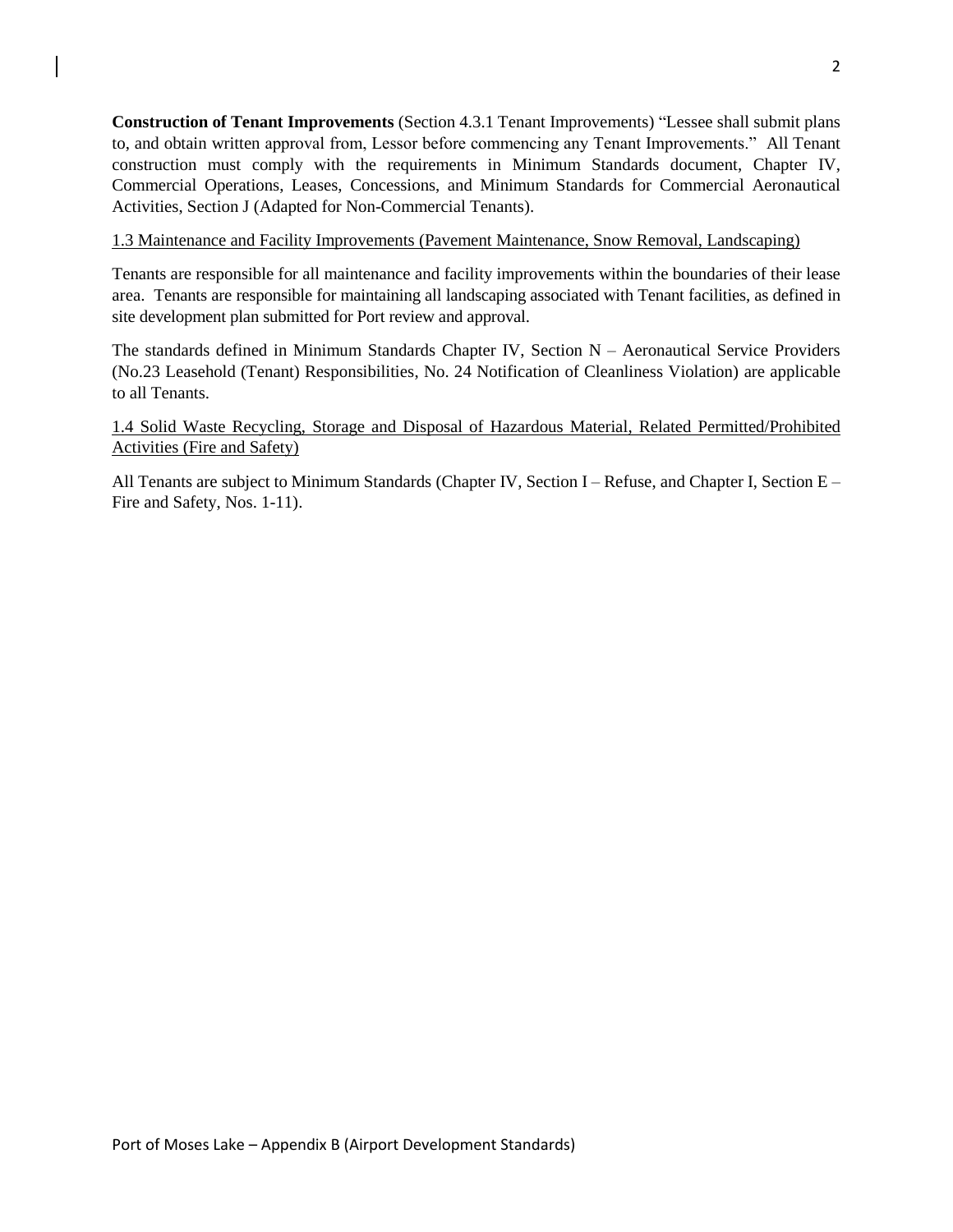### **Section 2 – Approval of Construction**

#### 2.1 Local Land Use Requirements

All proposed site developments must be consistent with permitted uses recognized by Grant County for Grant County International Airport. Airport approval of ground lease and proposed construction must be obtained prior to application for local community development approvals and subsequent building permits.

#### 2.2 Layout and Setback Requirements

All proposed built items shall comply with development setbacks for existing and planned airfield facilities such as adjacent taxilanes or taxiways, and surface road and utilities rights of way (ROW) or easements. Built items shall comply with building restriction lines, or airspace surfaces depicted on FAA-approved ALP drawings, based on Port review site plan.

#### 2.3 Height Restrictions

All proposed built items shall avoid penetrations to any FAA-defined airspace surfaces including FAR Part 77 and TERPs, unless FAA-approved mitigation is provided (obstruction lighting, etc.), where deemed appropriate by the Port and FAA.

All proposed built items shall not exceed the maximum structure height permitted in the underlying zoning applied to the site.

#### 2.4 FAA 7460 Process and Approvals

All Tenant improvements or construction on the Airport is subject to the requirements defined in the Port Minimum Standards document (Chapter IV, Section J – Approval of Construction).

All proposed construction on the Airport is subject to FAA review of Form 7460-1 (Notice of Proposed Construction or Alteration). Prospective Tenants are required to coordinate with Airport Management to determine the specific 7460 submittal requirements for each project. The typical FAA review time can exceed 90 days, so Tenants are encouraged to initiate the coordination well in advance of planned construction. The Airport shall be copied on all communication between the Tenant and FAA. Evidence of FAA review is required prior to approval of airport ground leases. Building permits issued by Grant County for sites located on the airport require prior Airport approval, as noted in section 2.1 of this appendix.

### 2.5 Building Type, Façade and Construction Type

All Tenant improvements or construction on the Airport is subject to the requirements defined in the Port Minimum Standards document (Chapter IV, Section J – Approval of Construction).

All structures, including hangars, shall conform to applicable Grant County building code standards, which adopt by reference the currently adopted versions of the International Building, Residential, Mechanical and Fire Codes (and related standards), the Uniform Plumbing Code, WAC 51-20 (Handicap Accessibility), and the Washington State Energy Code (WSEC). Per Grant County standards, "Most buildings 4,000 sq. ft. or larger and all steel, log or straw structures (including foundations) must be stamped by an architect and/or engineer licensed in Washington State, and must include the non-structural provisions of the IBC and related codes." Specific design requirements include, but are not limited to roof snow loads, wind speed and seismic design.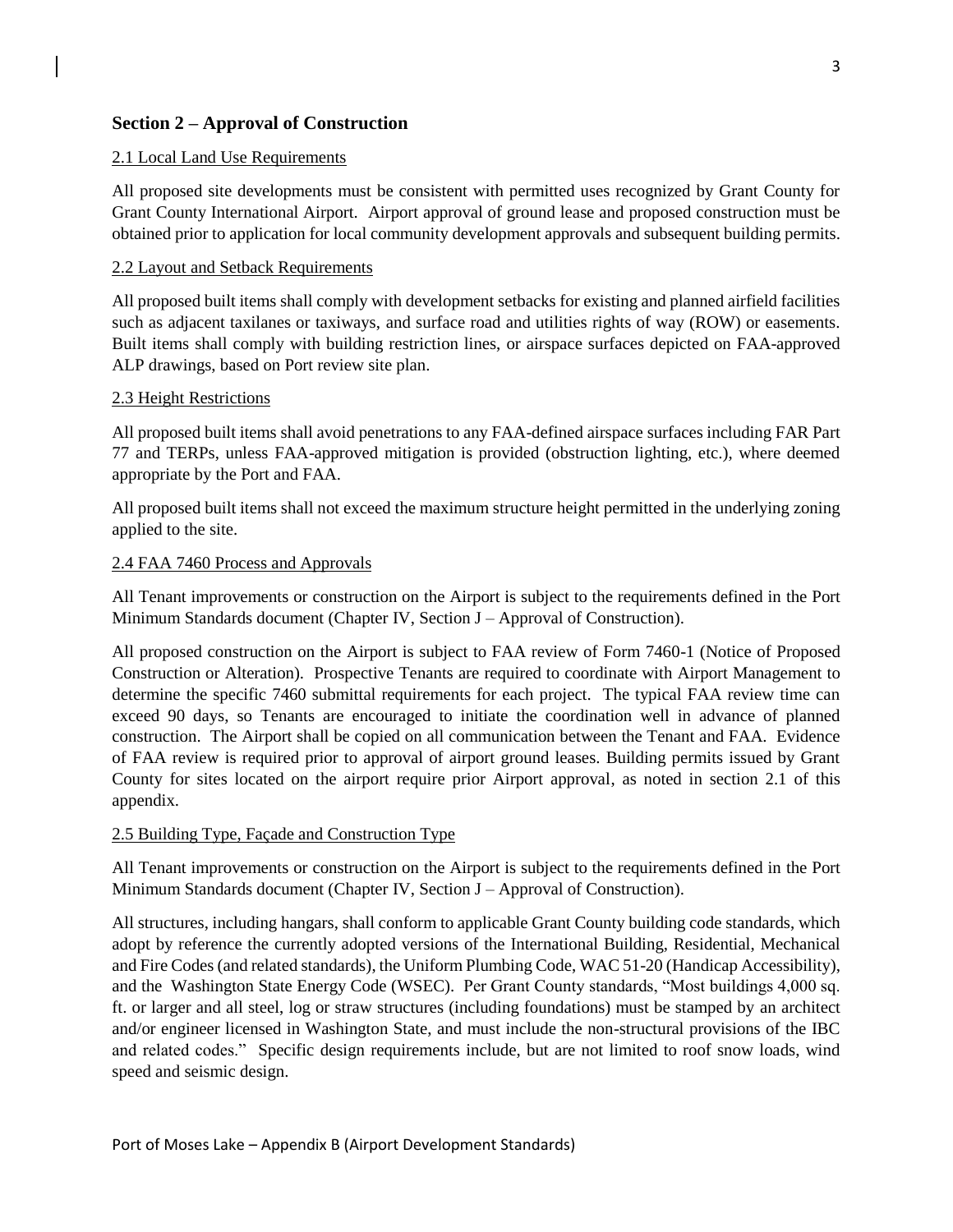#### Specific Building Design Requirements:

- 1. All aircraft hangars must have steel frame construction with metal roof, walls and doors.
- 2. All hangars require a finished concrete floor. Hangar floor thickness must be adequate to accommodate weight of largest aircraft type/grouping (determined by maximum wingspan) that can be accommodated in the hangar, subject to verification during building plan review.
- 3. All hangars require separate (pedestrian) door for ingress/egress, in addition to door for aircraft access. The pedestrian door may be physically separated from the aircraft door, or integrated into the aircraft door (e.g., common on bi-fold doors).
- 4. A minimum 1:12 roof pitch is required for hangars.
- 5. All hangar exterior colors shall conform to the Port specifications, and must be approved by the Port in the design submittal review.

#### 2.6 Vehicle Parking

Designated Tenant vehicle parking areas shall be approved by Port prior to site development/occupancy. All Tenant and visitor vehicle parking on the Airport is subject to the requirements defined in the Port Minimum Standards document (Chapter I, Section D – Use of Facilities, No. 13, Vehicular Parking).

#### 2.7 Utilities

All Tenant utility connections require prior permission from Port based on review and approval of site development plan, and coordination with utility owner(s). All related utility connection or service extension expenses are the responsibility of the Tenant, unless otherwise addressed through Port-Tenant agreements.

### 2.8 Tenant Lease Airside/Landside Access Requirements (Fencing, Security, Access Road, Taxilane, Ramp, etc.):

Tenant and/or public vehicular and pedestrian access to lease area shall be provided only through Portassigned gates, where applicable. Modifications or additions to existing Port-owned fencing, gates, access roads, taxilanes, ramps, or other related items require prior Port permission based on review and approval of site development/access plan. All related expenses are the responsibility of the Tenant, unless otherwise addressed through Port-Tenant agreements.